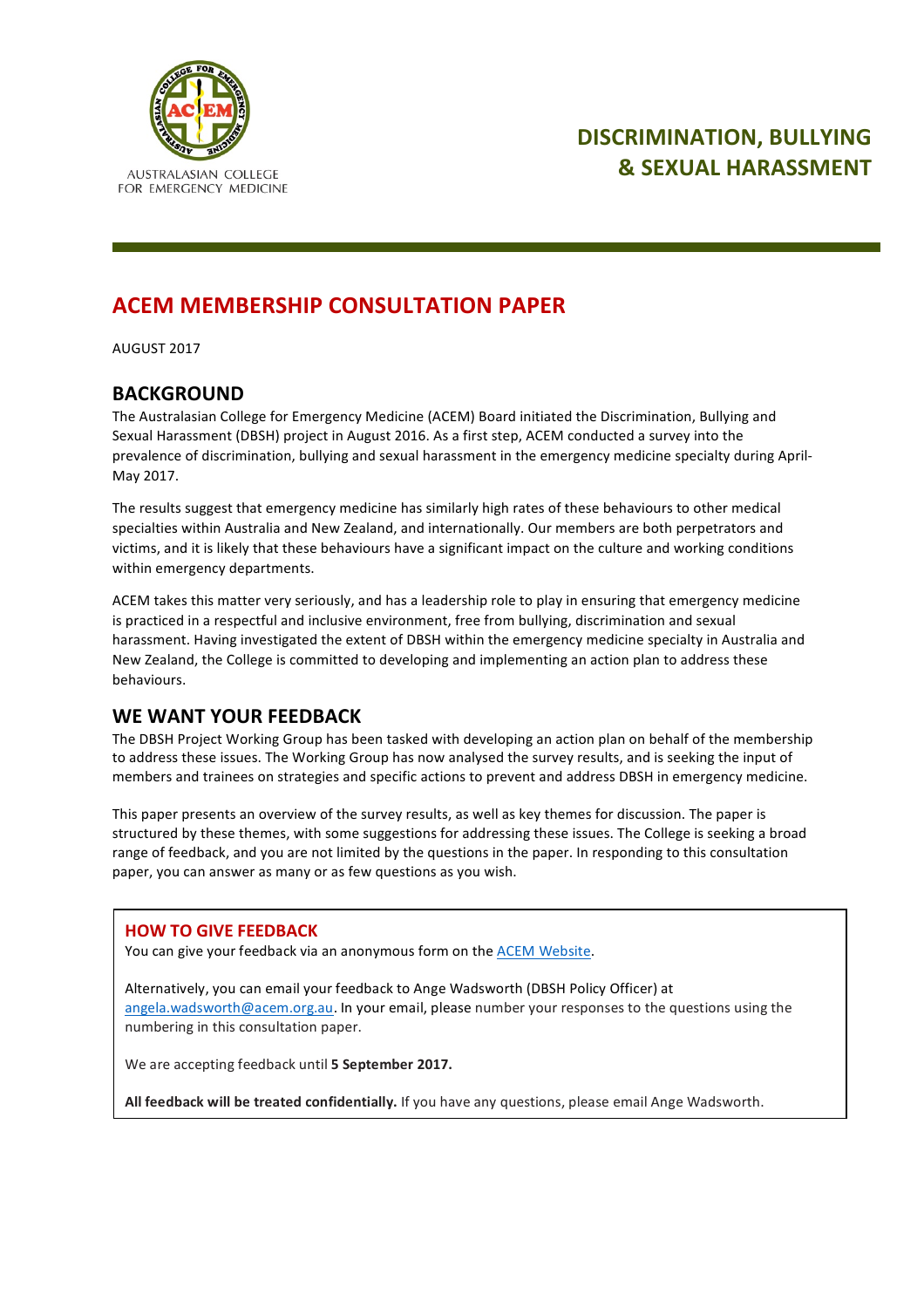### **THE MEMBERSHIP SURVEY**

The survey of College Fellows, members, trainees and Specialist International Medical Graduate (SIMGs) was independent, confidential and anonymous. *Best Practice Australia* was contracted to design, administer and analyse the survey results.

The survey had a high response rate and a large sample size: the response rate was 44% of College members and trainees (2,121 respondents from a total of 4,817), of whom 54.7% (1,152) identified as male and 44.6% (939) identified as female.

The full survey report from Best Practice Australia is available on the ACEM website. This consultation paper discusses the major findings from the report.

#### **DEFINITIONS USED IN THE SURVEY:**

**Discrimination** means treating a person with an identified attribute or personal characteristics less favourably than a person who does not have the attribute or personal characteristic. New Zealand, Australian Federal and State legislation outline a list of characteristics protected by law against which discrimination is unlawful. (For example: gender, age, religious belief, political belief, pregnancy, breastfeeding, disability, impairment, marital status, family responsibilities, sexual orientation, cultural background).

**Bullying** is unreasonable behaviour that creates a risk to health and safety. It is behaviour that is repeated over time or occurs as part of a pattern of behaviour. 'Unreasonable Behaviour' is behaviour that a reasonable person, having regard to all the circumstances, would expect to victimise, humiliate, undermine or threaten the person to whom the behaviour is directed.

Harassment is unwanted, unwelcome or uninvited behaviour that makes a person feel humiliated, intimidated or offended. Harassment can be racial hatred and vilification, related to disability or victimisation of a person who has made a complaint.

**Sexual Harassment** is defined as unwelcome sexual advances, request for sexual favours and other unwelcome conduct of a sexual nature, by which a reasonable person would be offended, humiliated or intimidated. 

### THE MAJOR ISSUES HIGHLIGHTED IN THE MEMBERSHIP SURVEY

Members were asked if they have *ever* been subjected to DBSH behaviours in the workplace while practising in emergency medicine.

49.8% of respondents stated they had been subject to discrimination, bullying, sexual harassment or harassment in the workplace as a FACEM, Emergency Medicine trainee, ACEM Certificant, ACEM Diplomate or Specialist International Medical Graduate (SIMG) applicant.

#### **PREVALENCE RATE RESULTS**

The reported prevalence rate by behaviour was:

| <b>Behaviour</b>  | % answered yes |
|-------------------|----------------|
| <b>Bullying</b>   | 34.5%          |
| Discrimination    | 21.7%          |
| Harassment        | 16.1%          |
| Sexual Harassment | 6.2%           |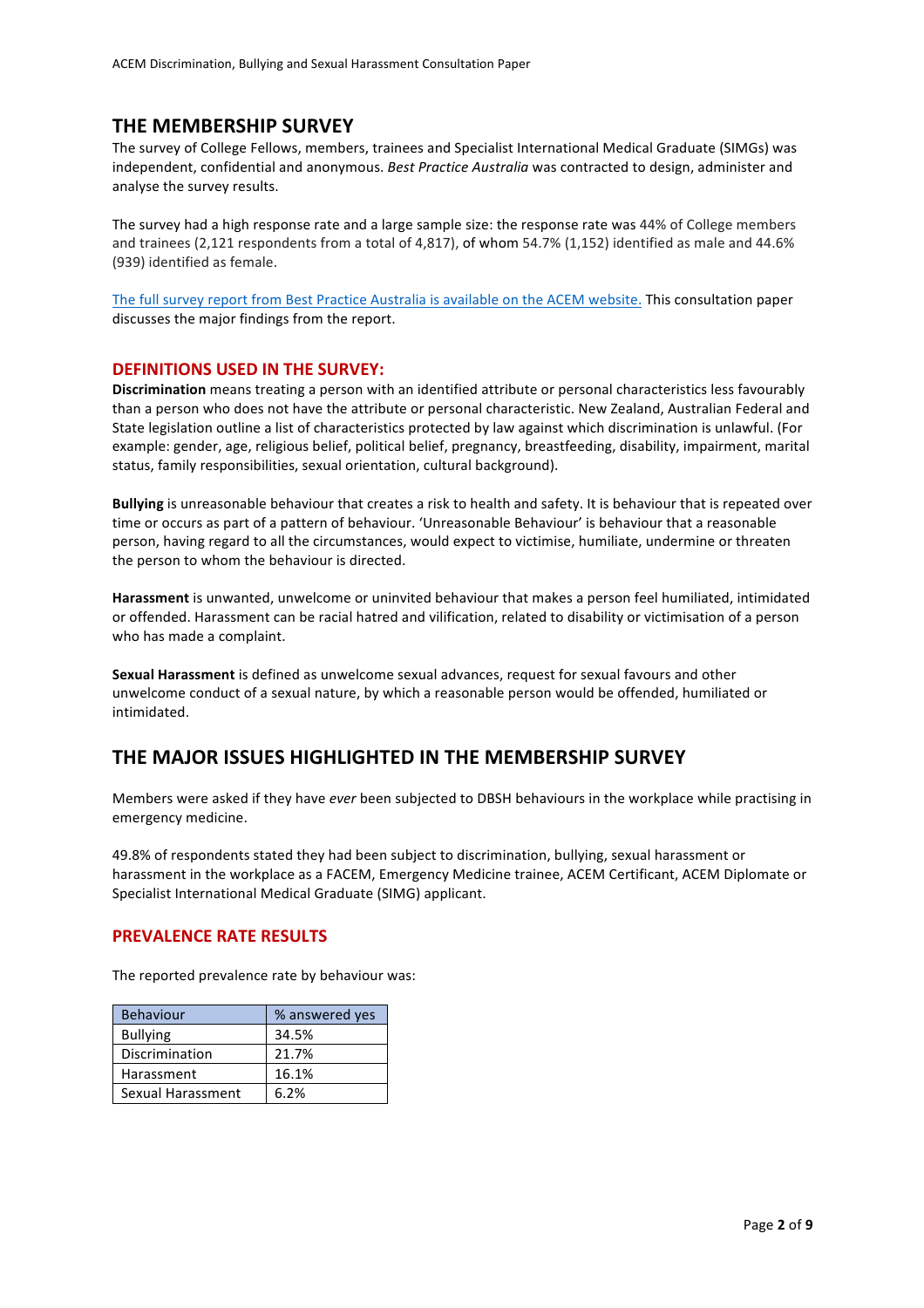Females reported DBSH behaviours at higher rates than males, with the exception of harassment which was experienced at almost equal rates by both genders:

| Gender | DBSH (% yes) | <b>Discrimination</b><br>(% yes) | <b>Bullying</b><br>(% yes) | <b>Harassment</b><br>(% yes) | <b>Sexual Harassment</b><br>(% yes) |
|--------|--------------|----------------------------------|----------------------------|------------------------------|-------------------------------------|
| Female | 55.7%        | 26.1%                            | 38.2%                      | 15.2%                        | 12.2%                               |
| Male   | 45%          | 17.8%                            | 31.3%                      | 16.4%                        | 1.5%                                |

### **BULLYING AND HARASSMENT**

The four most commonly experienced bullying behaviours were belittling, anger tantrums, accusations and verbal abuse. The four most commonly experienced harassment behaviours were belittling, inappropriate comments, anger tantrums, and accusations.

*Ongoing, severe, daily bullying by consultant body in previous job. Being put down, told I was incompetent without evidence or advice as to how to rectify it, being belittled and screamed at in front of patients and staff, being told I was unsuitable for Emergency Medicine and that I should quit the training programme, denied any form of primary exam support when it was given to others, denied* opportunities to train or lead in resus or on the floor despite asking for further training. *Being told many times I'm not doing the job like I should and that I am the worst of my cohort.* 

Consultant yelling and shaming in public. Quick to anger and public humiliation about medical skill.

*I* was bullied by a FACEM at work after disagreeing with him. He publicly humiliated me on several *occasions, in front of patients and colleagues.*

*Yelled* at in front of patients and colleagues and then taken to an empty corridor and yelled at some *more.* Told that I had to do anything the consultant asked me to do. Told to continue to attempt a procedure that I had unsuccessfully attempted multiple times to perform and when my continued *attempts were hurting the patient and where there were other experienced doctors present who would have been able to perform the procedure.* 

#### **DISCRIMINATION**

The most commonly reported discriminatory behaviours and reasons for discrimination were categories of gender-based discrimination (gender, parenting, pregnancy and breastfeeding discrimination and sexual harassment) or racism (race or colour-based discrimination). Exclusion was also a frequently reported discriminatory behaviour.

#### **GENDER DISCRIMINATION**

Female gender discrimination is a common theme in the survey:

Not being included in training and practical experience because of my gender. Being put into positions where I will be forced to undertake less interesting jobs because of my gender. Being ignored, being *interrupted* when attempting to give an opinion in meetings. Having my contributions dismissed as *irrelevant* when they are not.

Less rotation opportunities and less learning opportunities than my male colleagues.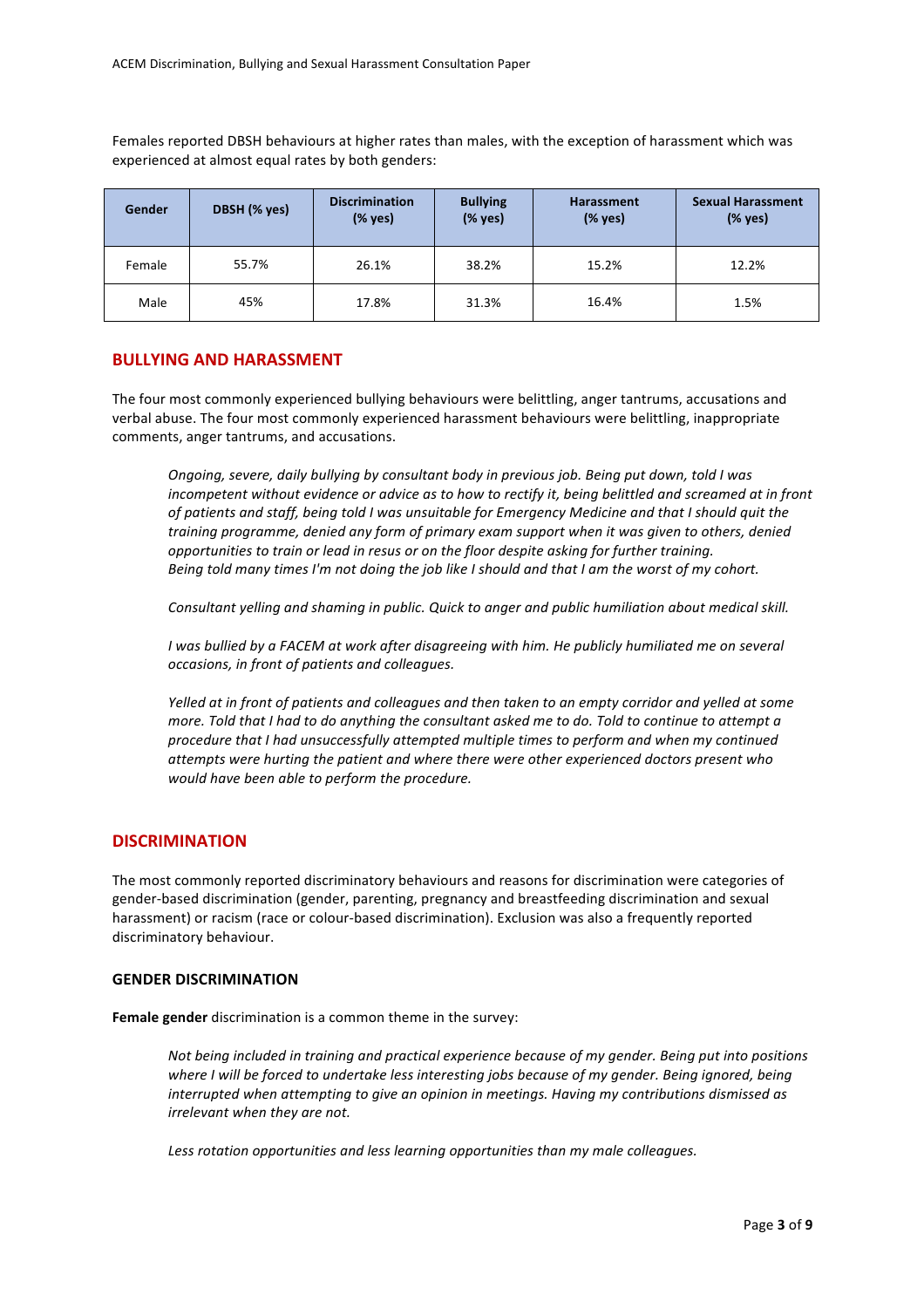*Male junior doctors clearly treating me with less respect than other male senior colleagues.* 

*Male only after work social activities, males being given special privilege to swap shifts/get out of night shifts on roster as buddies with the right consultant.* 

**Parenting discrimination** (discrimination based on pregnancy or parenting status) is a theme from the survey:

*I* was told not to apply for a resident job if *I* was planning on getting pregnant.

*…asking during job interviews if I plan on falling pregnant this term. Being told at the start of my*  training as an advanced trainee that as a female of child bearing age we "should all put our eggs on *ice"* if we want to get through training.

*Having children while training in ED garnered many sexist comments in relation to pregnancy and a lack* of commitment to training. *I* was never offered maternity leave.

Inappropriate comments, sexual advances and sexual innuendo were the three most commonly cited sexual harassment behaviours in the survey:

*Unwanted touching, sexual remarks, repeated leering.*

*Request for sex whilst on a conference from a consultant who I work with.* 

Certain FACEM saying sexually loaded comments. Not necessarily directed at me, but just statements with sexual connotations which make me (and other staff) feel uncomfortable. Also being overly *friendly and sitting very close when discussing patients at the desk.*

*Repeated unwelcome sexual advances by a female consultant, unwelcome physical contact (shoulders,* arms). The individual was also responsible for my in training assessment, making it very difficult to even raise the issue with other senior staff.

#### **RACIAL DISCRIMINATION**

Discrimination on the basis of race or colour was reported by 44% and 32% of 439 respondents who reported discrimination.

The survey didn't specifically ask respondents if they spoke English as a second language. However, if we look at respondents who indicated that their country of birth was a non-English speaking country, the prevalence rates for all behaviours were:

| Respondent<br>Category                   | <b>DBSH</b><br>(% yes) | <b>Discrimination</b><br>(% yes) | <b>Bullying</b><br>(% yes) | <b>Harassment</b><br>(% yes) | <b>Sexual</b><br><b>Harassment</b><br>(% yes) |
|------------------------------------------|------------------------|----------------------------------|----------------------------|------------------------------|-----------------------------------------------|
| Non-English speaking<br>country of birth | 58.5%                  | 39.7%                            | 37.6%                      | 22%                          | 2.8%                                          |
| All respondents                          | 49.8%                  | 21.7%                            | 34.5%                      | 16.1%                        | 6.2%                                          |

*…Common practice to discriminate and bully south Asian origin registrars…We were unfairly bullied at*  handovers. Always felt that management was not supportive. Mocked, ridiculed and criticized behind *our backs. There has been many occasions where derogatory comments were made towards Indigenous patients.*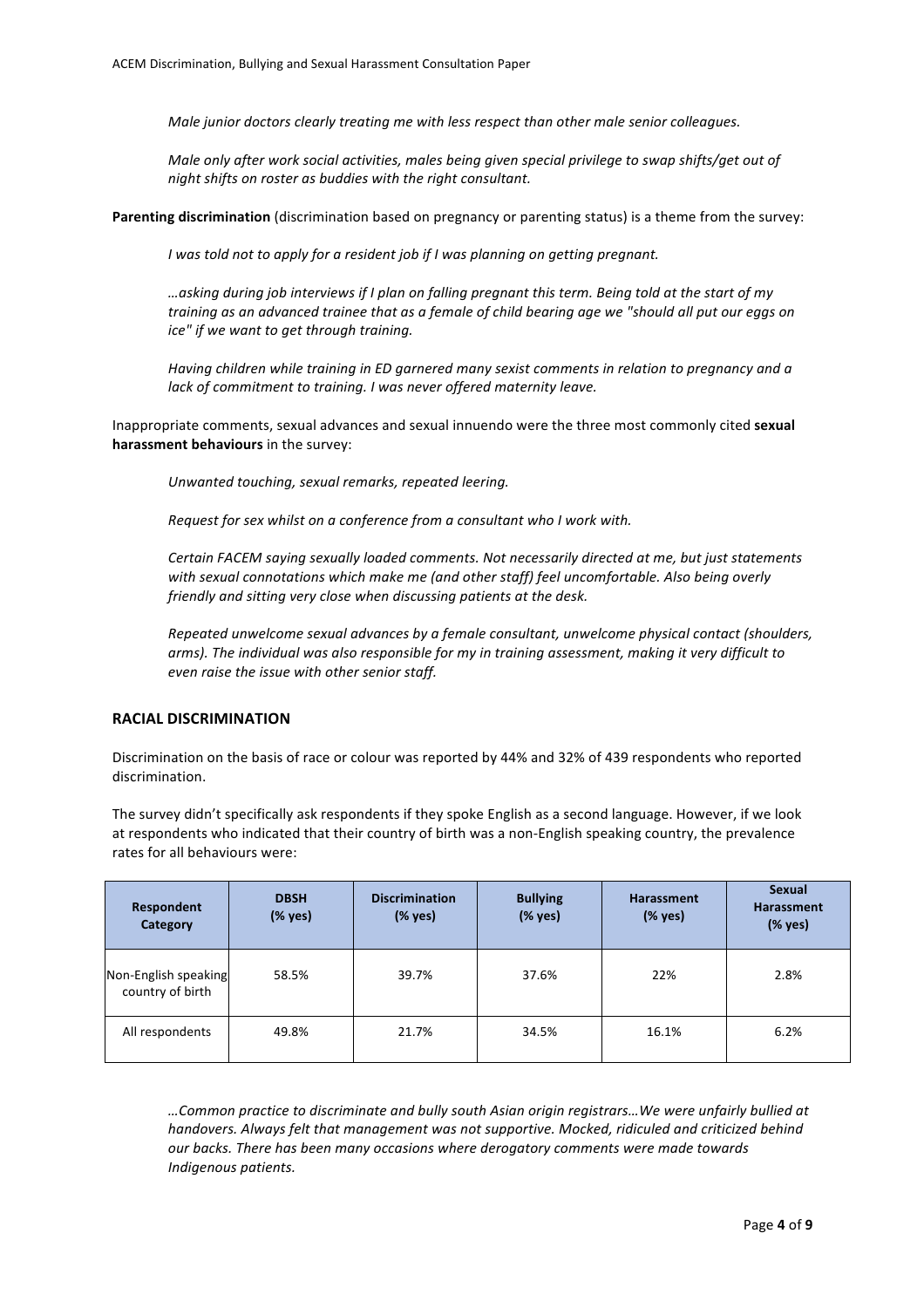*During* my advanced training year, I was subject to much discrimination which was difficult to disclose to anyone as it was done in a way of silently killing my ego and confidence. I also observed *discrimination towards other overseas trained colleagues. It was quite difficult and a sensitive matter* to discuss...I have no trust in the system, how fair it will be.

*I* am left with no doubt that *I* am treated differently as an [international medical graduate] compared *to* Australian-born *trainees...I* am expected to perform at least ten times better to match their scores.

*Persistent requests to repeat certain words in "NZ" accent. Jokes about New Zealanders being second class citizens within Australia.*

### **PROFILES OF PERPETRATORS AND VICTIMS**

Over 70% of incidences of DBSH happened in the ED. Males were overwhelmingly the main perpetrators of DBSH, with the primary reported perpetrator of any of the four behaviours being a FACEM.

Advanced trainees experienced the highest rates of DBSH; however, other respondent categories also have high rates. The longer the years in training, the higher the prevalence statistic:

- 53.3% (n=389) of the 730 self-identified FACEM Training Program Advanced trainees who completed the survey have been subject to any one or more of the four DBSH behaviours.
- 47.8% (n=505) of the 1,057 self-identified Fellows of the College (FACEM) who completed the survey have been subject to any one of the four DBSH behaviours.
- 44.9% (n=83) of the 185 self-identified FACEM Training Program Provisional trainees who completed the survey have been subject to any one of the four DBSH behaviours.

A significant proportion of the membership reported repeated exposure to DBSH (more than 20 times):

| <b>Behaviour</b>  | % exposed to   |  |
|-------------------|----------------|--|
|                   | DBSH >20 times |  |
| <b>Bullying</b>   | 17.5%          |  |
| Discrimination    | 19%            |  |
| Harassment        | 18.1%          |  |
| Sexual Harassment | ጸ 6%           |  |

With the exception of sexual harassment, approximately one quarter of respondents had experienced the behaviour in the last six months.

### **RESOLVING DBSH ISSUES**

High rates of respondents said that DBSH behaviours had not been resolved to their satisfaction:

| <b>Behaviour</b>  | % answered not<br>satisfactorily<br>resolved |
|-------------------|----------------------------------------------|
| <b>Bullying</b>   | 54.5%                                        |
| Discrimination    | 64%                                          |
| Harassment        | 59.8%                                        |
| Sexual Harassment | 40.4%                                        |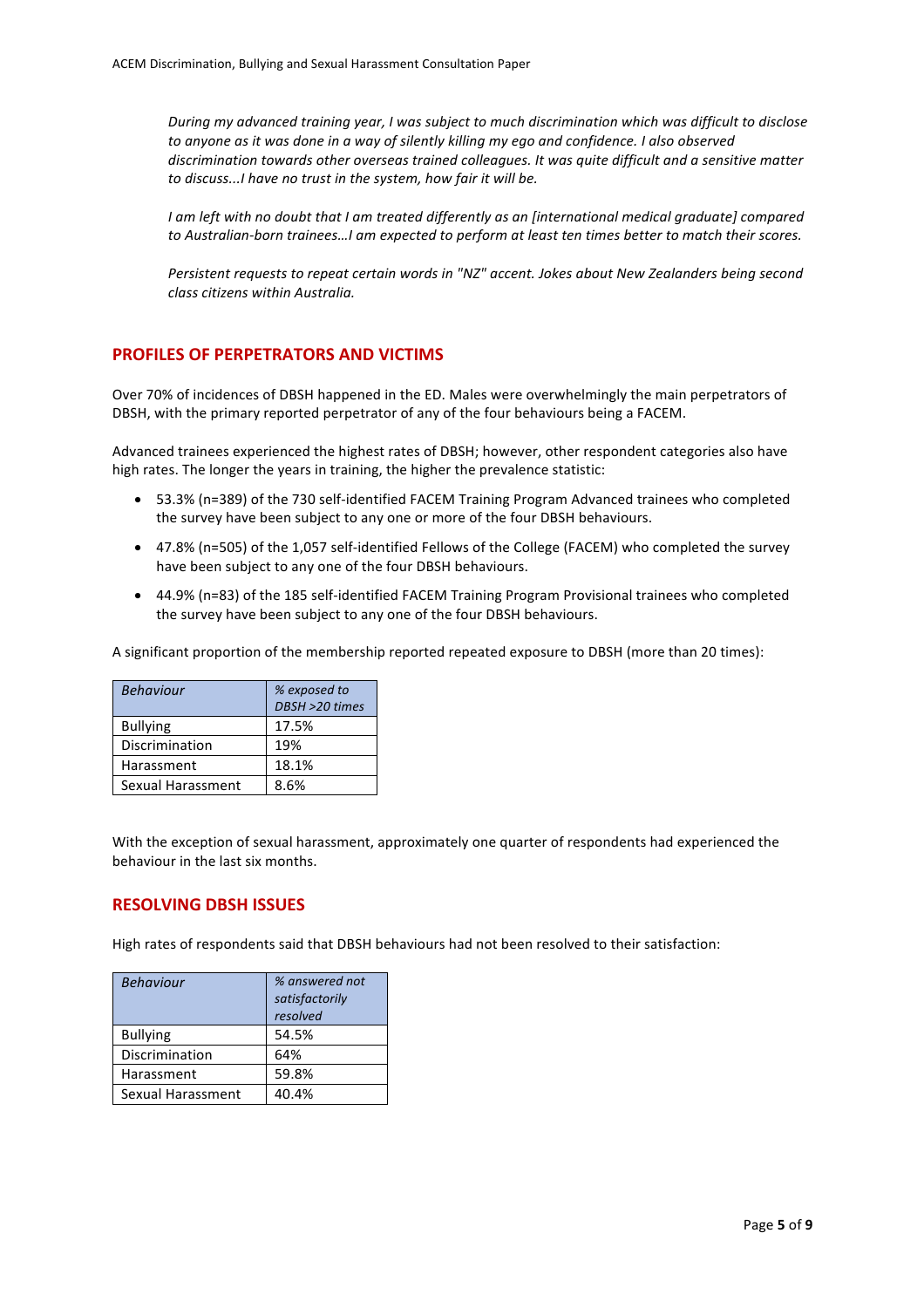High rates of respondents reported that they did not seek action to address the reported DBSH behaviour:

| <b>Behaviour</b>  | % who did not |  |
|-------------------|---------------|--|
|                   | seek action   |  |
| <b>Bullying</b>   | 35.2%         |  |
| Discrimination    | 55%           |  |
| Harassment        | 38.8%         |  |
| Sexual Harassment | 57.3%         |  |

- 50.6% of respondents said they believed reporting DBSH would have negative consequences. Respondents were asked to name barriers to taking action - the standout barrier was effect on future career options. Potential for victimisation also rated highly. Of those who did take action, making a formal complaint to HR rated low as an action.
- A significant minority said they addressed the behaviour directly with the perpetrator. Talking with a peer, family or friends, or supervisor were the most common responses given under taking action.
- Only 22.6% of respondents reported attending training in the last five years on dealing with DBSH.

## **THEMES**

## 1. Does our membership understand DBSH behaviours?

Discrimination, bullying and sexual harassment have been prohibited by law in the workplace for more than 30 years. Professional standards are clearly established through medical regulation and education. All registered medical practitioners in Australia are held to account against the standards set by the Medical Board of Australia in *Good medical practice: A code of conduct for doctors in Australia*, and in New Zealand by the Medical Council of New Zealand's *Good medical practice.*

All members of the College are bound by the ACEM's Code of Conduct.

Recent studies have indicated that high rates of discrimination, bullying, harassment and sexual harassment persist in the health sector, despite clear evidence that these behaviours jeopardise patient safety and negatively impact on victims.

#### **Possible** actions

Among the measures that could be considered are:

- Mandate regular training on identifying and dealing with DBSH for all members and trainees
- Establish targets for female representation on the ACEM Board, Council of Advocacy Practice and Partnerships (CAPP) and Council of Education (COE)
- Establish a Diversity Committee at ACEM
- Review and communicate the ACEM Code of Conduct to the membership
- Consult with the membership to develop an emergency medicine core values statement, emphasizing positive values such as respect and inclusion
- Produce guidance on rostering to promote parenting and caregiver equity.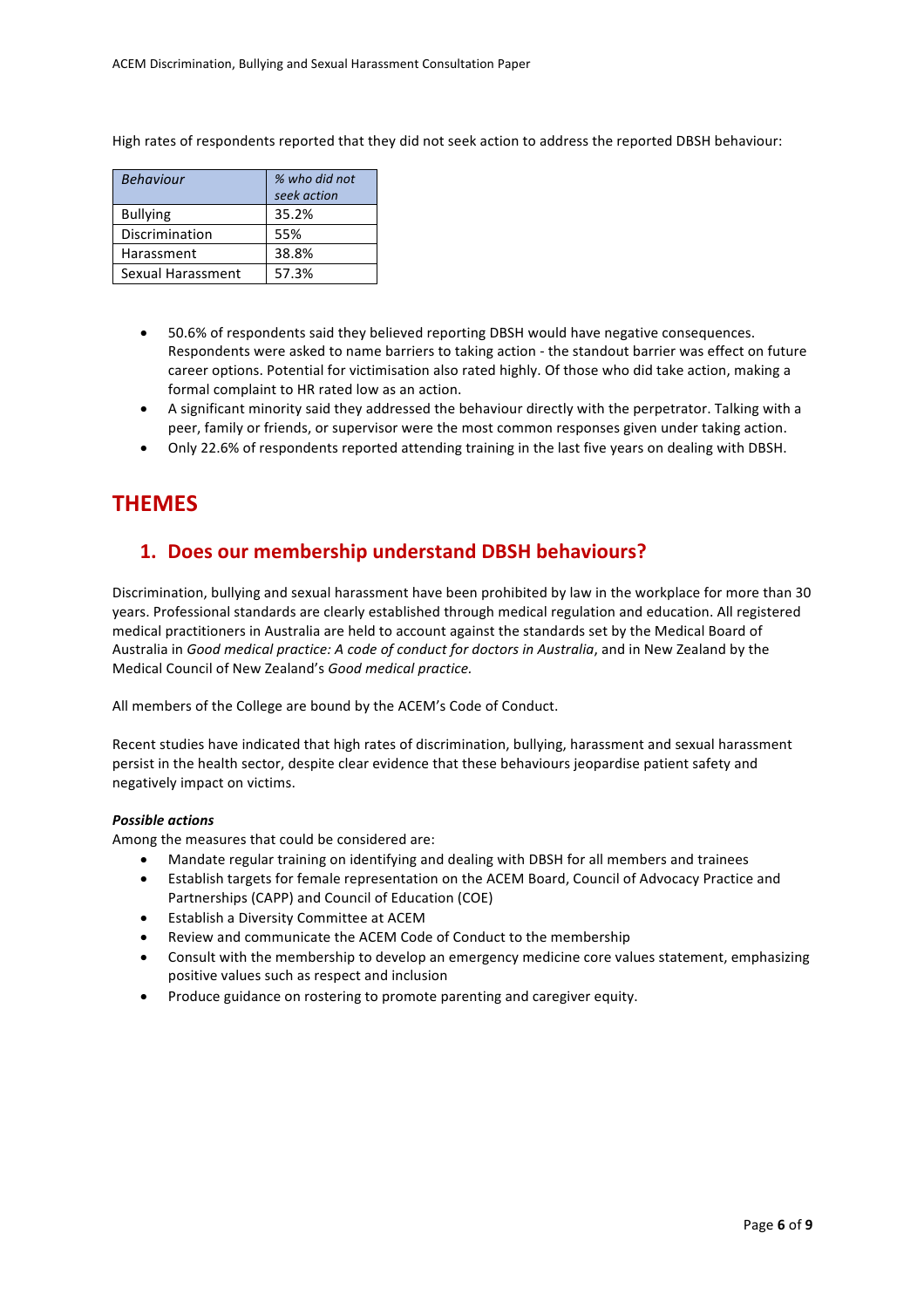#### *Questions for comment:*

- a. Do our members recognise DBSH behaviours, or have these behaviours become normalised?
- b. Are our members aware of the relevant professional and educational standards? If they are, why do some ignore them?
- c. What more needs to be done to increase awareness of the law, standards and expected codes of conduct?
- d. What do you think of the possible actions listed in this section? What specific actions would you suggest to address this theme?

### **2.** Do we have a culture of bystander silence?

Discrimination, bullying, harassment and sexual harassment in the health sector is discussed and witnessed. Addressing these problems not only requires change by the individual perpetrators, it will require others – colleagues, senior executives and everyone working in the health sector – to decide it is unacceptable and take action to stop it.

#### *Possible actions*

Among the measures that could be considered are:

- Mandate regular training in identifying and dealing with DBSH for all members
- Establish leadership programs
- Work with health sector employers to establish a framework for post-incident debriefing, so it becomes a safe practice to call out incidents in a no-blame way, to better inform general and specific education and training
- Work with health sector employers to introduce random workplace audits of staff awareness of and compliance with reporting requirements.

#### *Questions for comment:*

- a. What stops bystanders speaking up when they hear about or witness discrimination, bullying, harassment and/or sexual harassment?
- b. What in the culture of medicine  $-$  or emergency departments and hospitals  $-$  makes these issues someone else's job or responsibility to fix, or prevents someone from taking responsibility for addressing these issues?
- c. What actions can be taken by individuals, teams and organisations to prevent and address current discrimination, bullying, harassment and sexual harassment?
- d. What do you think of the possible actions listed in this section? What specific actions would you suggest to address this theme?

## **3.** What skills do we need to build a supportive culture where these **behaviours are not tolerated?**

ACEM is responsible for overseeing emergency medicine training, its requirements and the accreditation of the sites in which training occurs. As such, it can work with employers to improve workplace training on these issues. ACEM also has an obligation to do so.

Training in compliance with discrimination, bullying, harassment and sexual harassment laws and workplace policies has increased, but clearly has not solved the problem. The results from the survey show that we have issues with gender and racial discrimination. Research shows that leadership and mentoring increase good behaviour and are powerful in fostering cultural change. Other research suggests that compliance-oriented training may not be as effective as focusing on the link between professional behaviour and patient safety.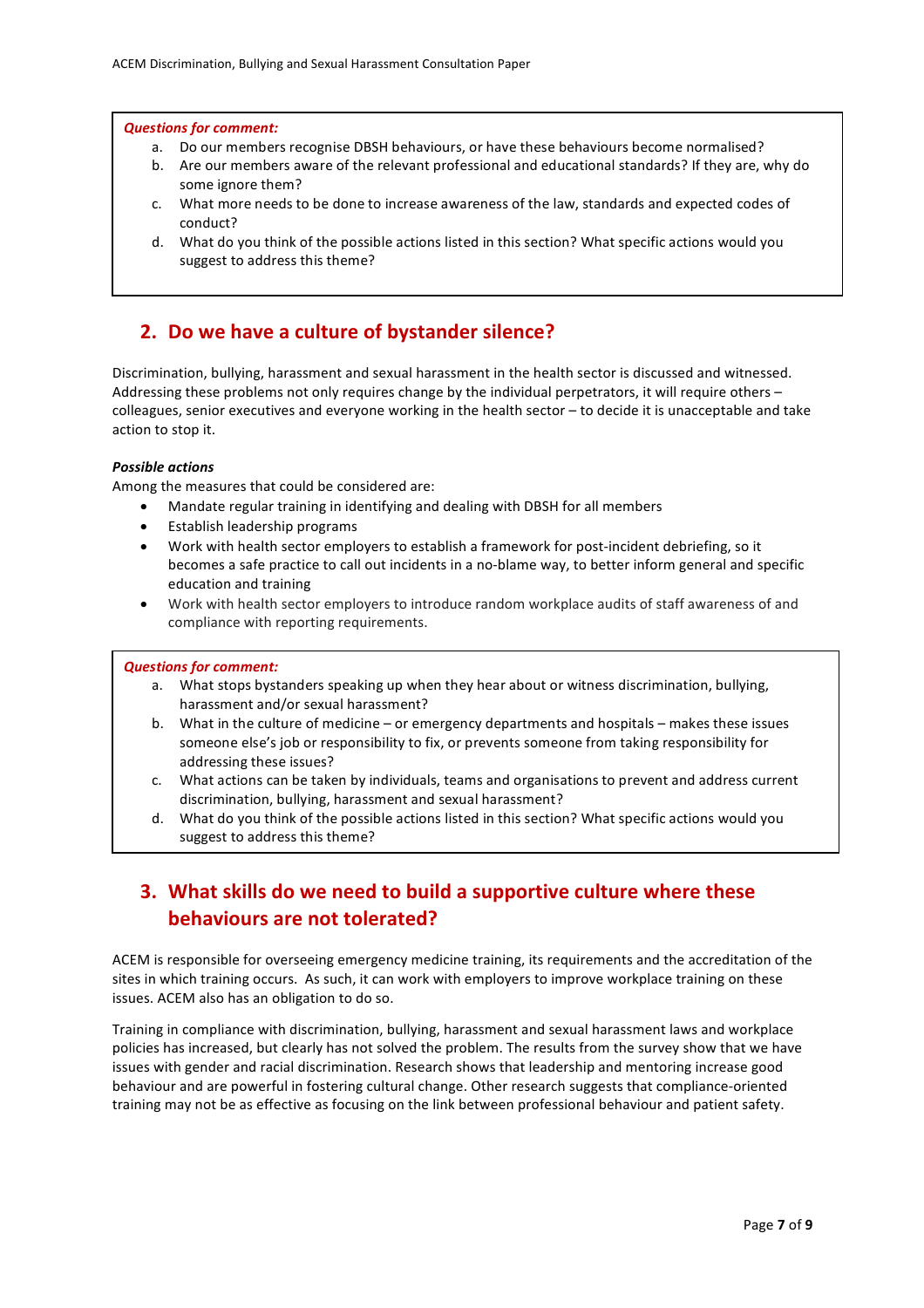#### *Possible actions*

Among the measures that could be considered are:

- Mandate regular cultural competency training for trainees, FACEMs generally and Directors of Emergency Medicine Training in particular, as part of the FACEM Training Program and as a requirement for CPD
- Mandate regular training for all members in identifying and dealing with DBSH
- Provide a leadership training program to members
- Develop an emergency medicine core values statement, emphasising positive values such as respect and inclusion.

#### *Questions for comment:*

- a. Do you think compulsory cultural competency training is sufficient to address gender and racial discrimination? What else could we do?
- b. Research has shown that leadership training is effective in increasing good behaviour. Who do you think would benefit from leadership training?
- c. How can the link between patient safety and appropriate behaviour be made clearer?
- d. What do you think of the possible actions listed in this section? What specific actions would you suggest to address this theme?

## **4.** How can we build confidence in complaints processes to address **these behaviours?**

Research clearly indicates incidences of discrimination, bullying, harassment and sexual harassment in the health sector are under reported. ACEM receives few complaints directly about DBSH behaviours by members.

The ACEM prevalence survey backs confirms this, with only 11.4% of respondents saying they made a formal complaint about bullying, despite 34.5% of respondents experiencing it. The most commonly cited reasons for not making a complaint were:

- Effect on future career
- **Effect on assessments**
- Potential for victimisation
- Uncertainty about whether the incident would be judged as serious enough
- Impact on daily practice
- The stress associated with filing a complaint and enduring an investigation
- In the case of sexual harassment, concern at not being believed or taken seriously by management and loss of reputation for self also come through strongly.

#### **Possible** actions

Among the measures that could be considered are:

A sustained communications campaign by ACEM to raise awareness of complaints mechanisms.

### *Questions for comment*

- a. What confidence do you have in existing complaints pathways both in the workplace and at ACEM?
- b. How does lack of awareness about how to make a complaint and to whom, impact on making a complaint?
- c. What can the College do  $-$  alone or in partnership with employers  $-$  to make it safe to complain and take a stand against unacceptable behaviour?
- d. What do you think of the possible actions listed in this section? What specific actions would you suggest to address this theme?